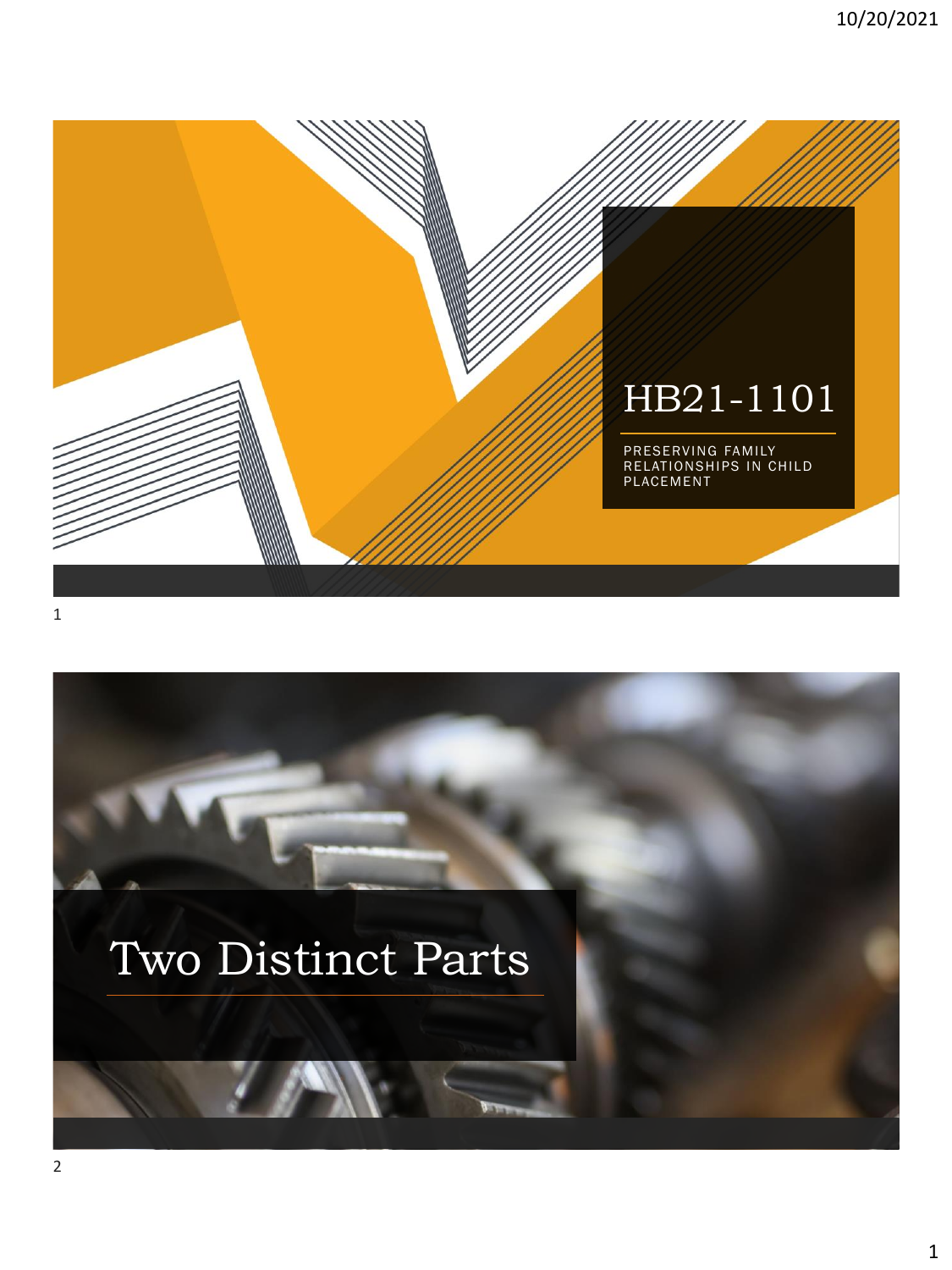

#### Visitation

#### At a shelter hearing the Court SHALL:

- **Enter temporary orders for reasonable visitation with the child's parent consistent with the** child's age and development if the Court finds it is in the best interests of the child.
- Order contact within 72 hours *(excludes weekends and holidays)*

| <b>Contact Includes</b> |
|-------------------------|
| Phone                   |
| Virtual                 |
| In-person               |

Court can extend past the 72 hours IF parties agree OR Court finds delay is in the best interests of the child.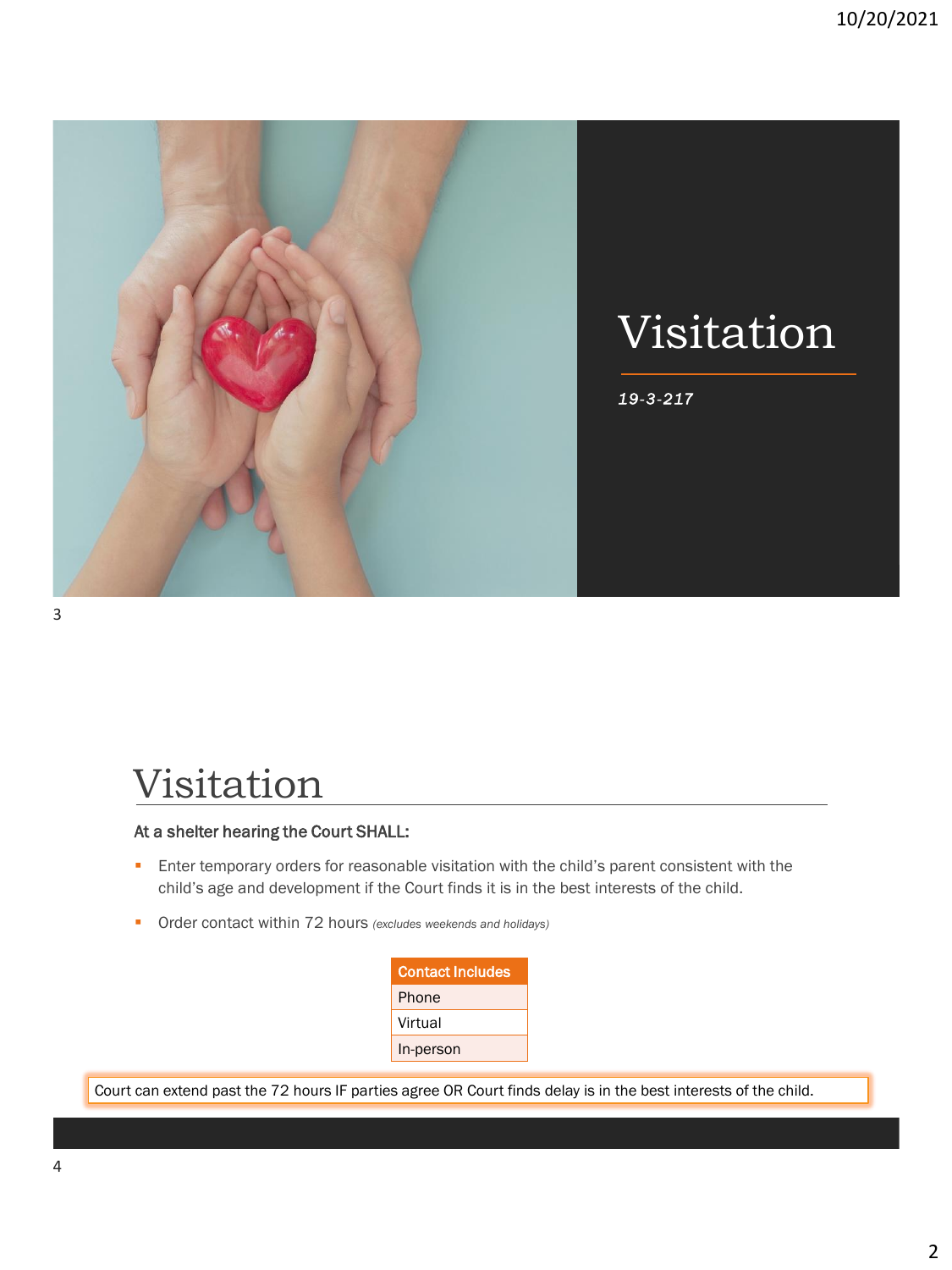#### Visitation

Once granted – cannot have an ongoing suspension, reduction or restriction unless:

- **Emergency Court Order** 
	- Parent then entitled to a hearing within 72 hours unless agreement by the parties
- **EXECUTE:** Hearing to Suspend, Reduce or Restrict
- Does NOT prevent cancelling a visit if child's health or welfare is endangered or if a parent consents.
- Caveat if there is a protection order or if a parent facility doesn't allow

(a) COLORADO HAS A STRONG INTEREST IN PRESERVING AND STRENGTHENING FAMILY TIES AND REDUCING SEPARATION TRAUMA TO CHILDREN WHO ARE REMOVED FROM THEIR BIRTH PARENTS;

(b) THE REMOVAL AND SUBSEQUENT CONTINUED SEPARATION BETWEEN CHILD AND BIRTH PARENT MAKES SUSTAINING PRIMARY RELATIONSHIPS DIFFICULT AND REUNIFICATION MORE PROBLEMATIC, AND THE LOSS A CHILD EXPERIENCES WHEN SEPARATED FROM HIS OR HER BIRTH PARENT OR PARENTS IS PROFOUND, SOMETIMES LASTING INTO ADULTHOOD,

(c) FOR THESE REASONS, IT IS IMPORTANT TO ESTABLISH CLEAR STANDARDS TO ACHIEVE CONSISTENT PRACTICES RELATING TO THE AVAILABILITY OF HIGH-QUALITY PARENTING TIME FOR CHILDREN WHO HAVE BEEN REMOVED FROM A BIRTH PARENT BY GOVERNMENT ACTION; AND

(d) CLEAR STANDARDS AND CONSISTENT PRACTICES WILL HELP ENSURE THAT ALL PARENTS AND CHILDREN HAVE A FAIR PROCESS FOR DETERMINING A PARENTING TIME PLAN THAT IS IN THE BEST INTERESTS OF CHILDREN AND THAT PROMOTES POSITIVE OUTCOMES FOR FAMILIES

(2) THEREFORE, THE GENERAL ASSEMBLY DECLARES THAT IT IS VALUABLE TO CREATE A TASK FORCE OF PERSONS WITH EXPERIENCE IN OR KNOWLEDGE OF THE CHILD WELFARE POLICY SYSTEM TO EXAMINE THE CURRENT POLICIES AND STATUTES GOVERNING PARENTING TIME, TO STUDY BEST PRACTICES FOR THE PROVISION OF AND DETERMINATION OF INDIVIDUALIZED PLANS FOR PARENTING TIME, AND TO MAKE RECOMMENDATIONS TO THE EXECUTIVE BRANCH AND TO THE GENERAL ASSEMBLY ON ADMINISTRATIVE AND LEGISLATIVE CHANGES TO SUPPORT HIGH-QUALITY PARENTING TIME IN COLORADO.

# Task Force

C.R.S. 19-3-901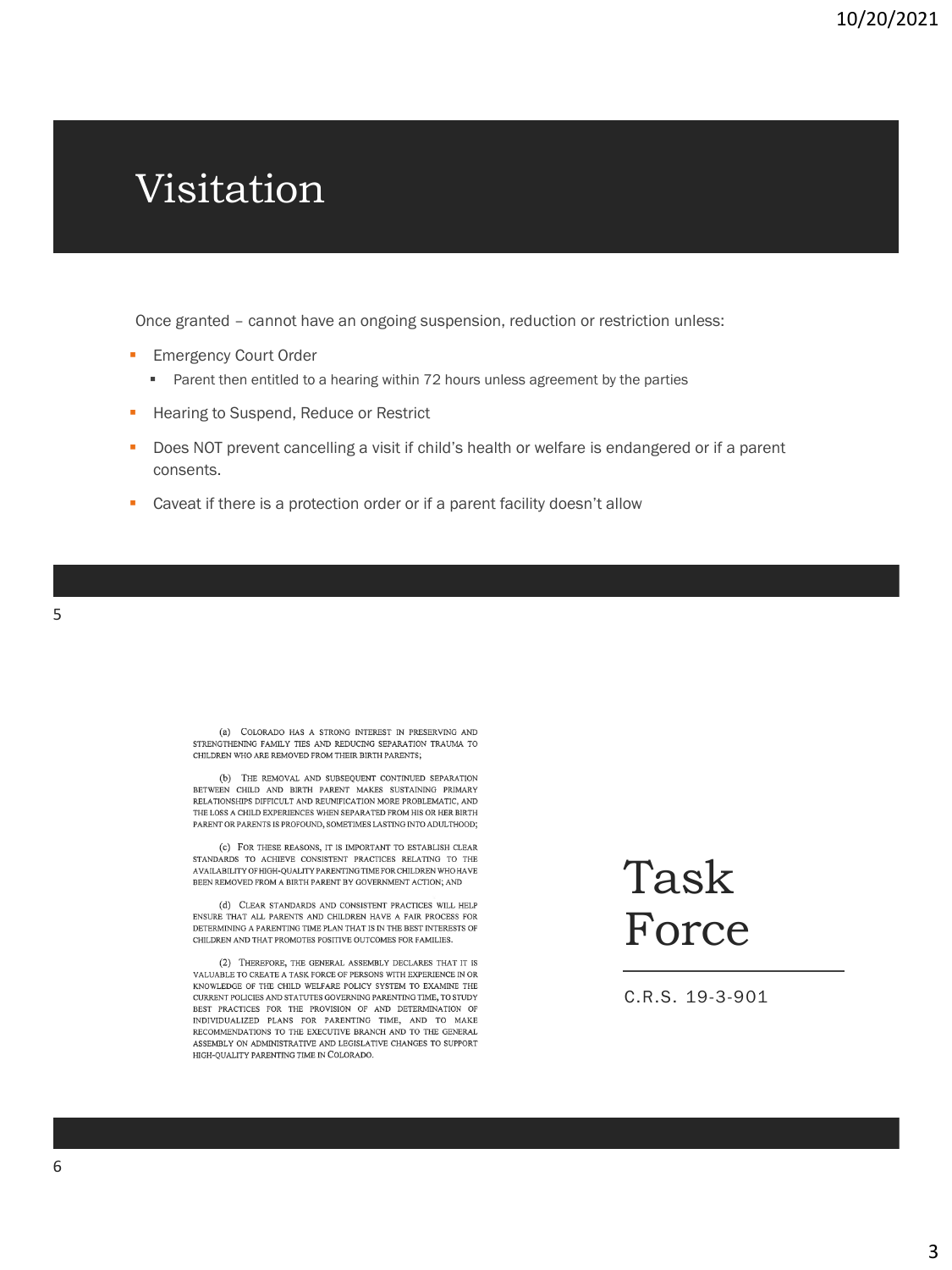

# **Open** Adoption

*STARTING AT 19-5-208*

#### Initiating

Only the petitioner in the ADOPTION CASE may request a post adoption contact agreement (PACA)

(And the tribe if the child is a member)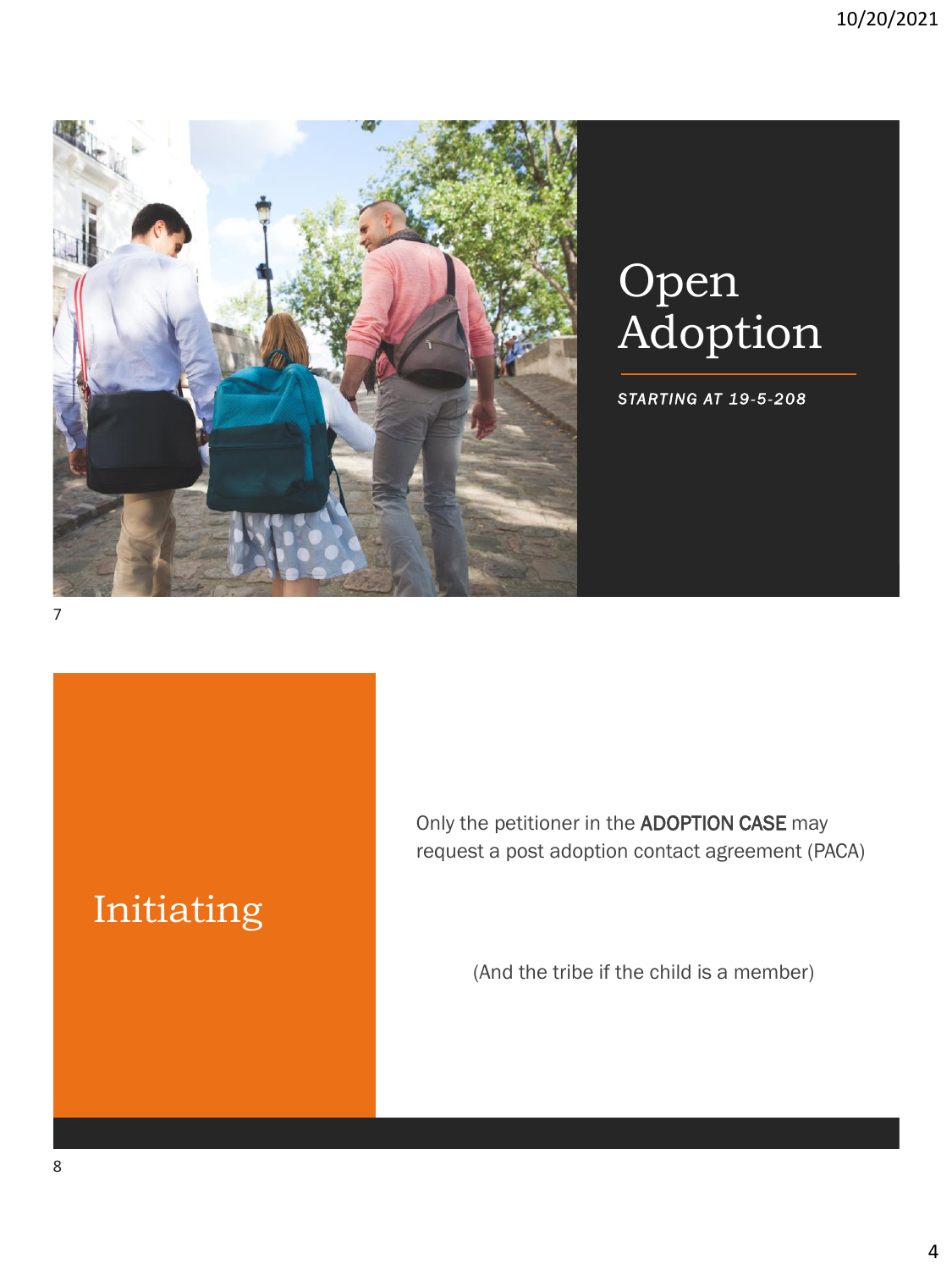## Post Adoption Contact Agreement



PACA Requirements Child 12 & older must consent

Court must find it is in the best interests of the child

IF the child has a GAL currently appointed in a D&N then the GAL must be appointed in the adoption case

Does NOT make the parent/relative a party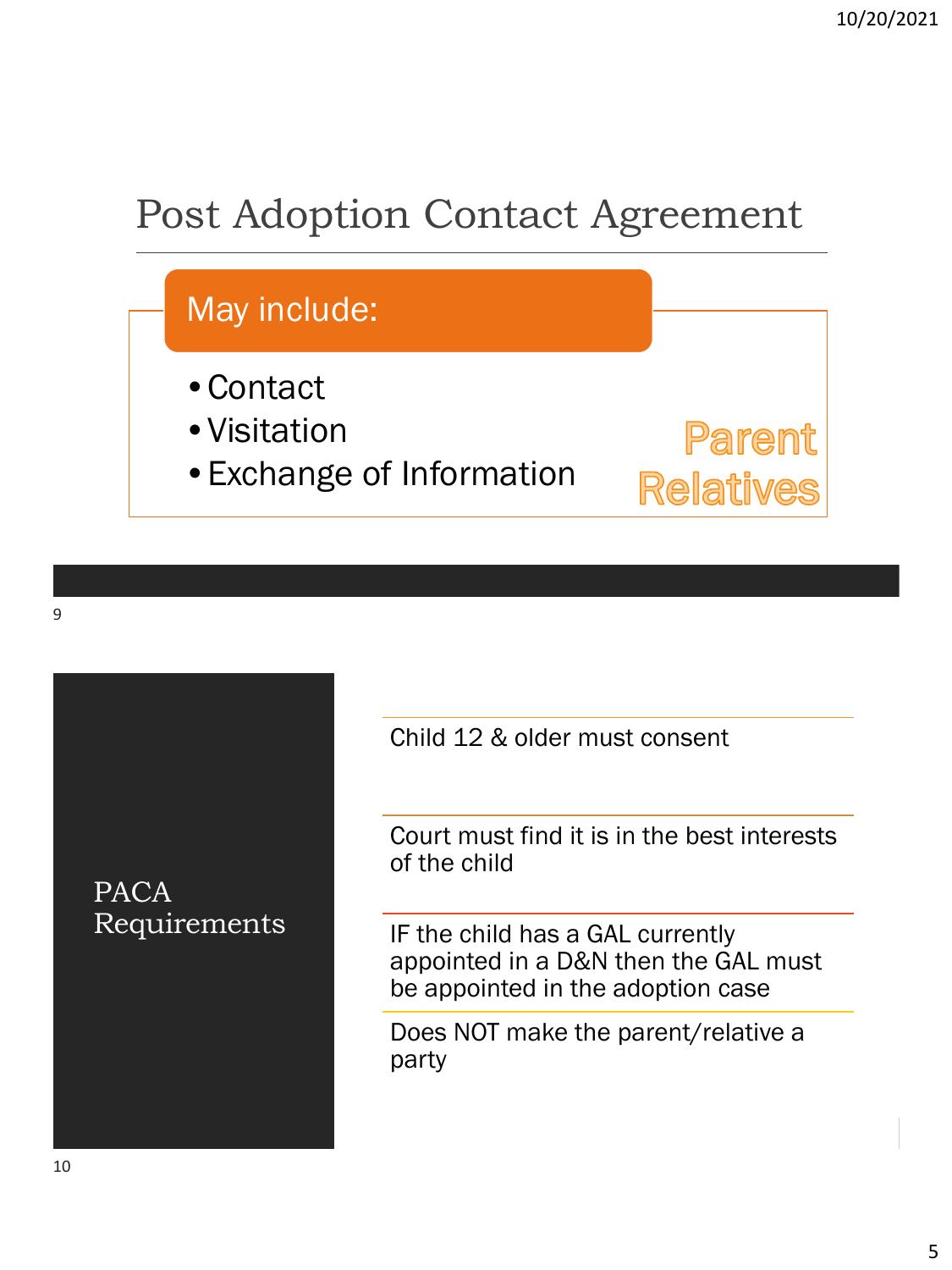### PACA – Standardized Form

Adoption cannot be set aside because of failure to comply with the PACA or any subsequent modifications.

Disagreement or litigation about the PACA does not affect the validity of the adoption.



Court retains jurisdiction to

- **·** hear motion to enforce,
- **· enter stipulated agreements or**
- **E** terminate the PACA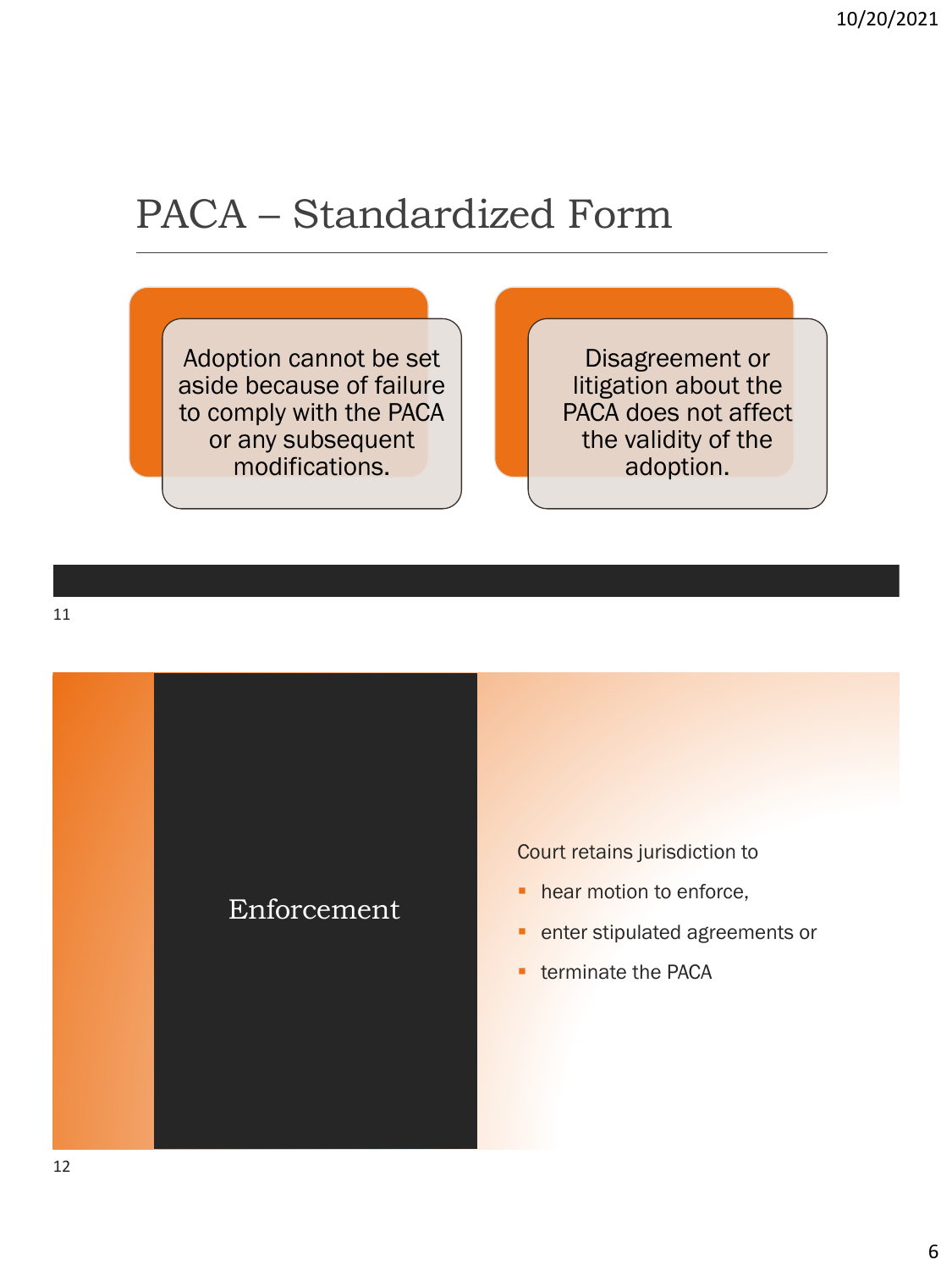

#### Enforcement

- **•** Only a party to the agreement can bring an action to enforce or terminate
- Must attempt ADR prior to filing
- Court may appoint a GAL (if factors in 19-5-103 (9)(a) are met)

## Terminating Agreement

| Moving party must establish:                                                     |  |
|----------------------------------------------------------------------------------|--|
| • Change in Circumstances<br>• PACA no longer in the best interests of the child |  |
| Presumption that adoptive parent judgement is in the best interests of the child |  |
| PACA cannot limit adoptive parent's ability to move out of state                 |  |
| Child who was 12 at the time of the adoption must consent                        |  |
| Court may consider:                                                              |  |
| • Documentary evidence<br>• Offers of proof<br>• Or may conduct a hearing        |  |